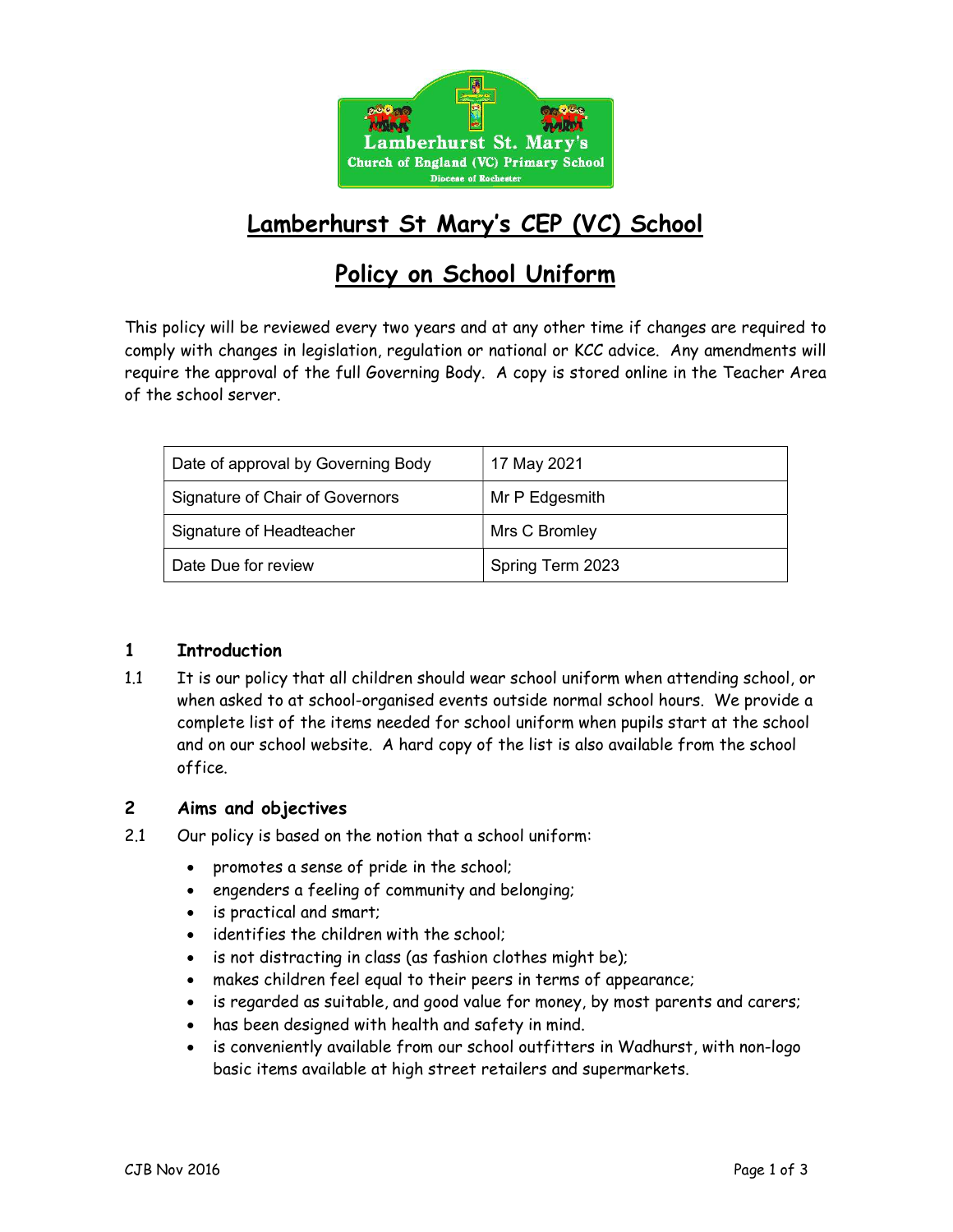## 3 Jewellery

3.1 On health and safety grounds, we do not allow children to wear jewellery in our school. The exceptions to this rule are plain ear-ring studs in pierced ears. The children must remove these during PE and games as we do not allow children to cover them with a plaster, on the grounds of Health and Safety.

Pupils should not have their ears pierced for the first time during school term time and should ideally arrange for this to be carried out at the beginning of the summer break.

Pupils may wear watches but the school cannot be held responsible for any loss or damage. There are clocks on every classroom wall and in the school hall.

#### 4 Extreme haircuts

4.1 The school does not permit children to have haircuts that could serve as a distraction to other children. This includes colour and style, including excessive use of hair gel for fashion purposes.

#### 5 Footwear

5.1 The school wants all children to grow into healthy adults. We believe that it is dangerous for children to wear shoes with unsuitable soles or heels in school, so we do not allow this. Neither do we allow children to wear trainers except for sport, playtimes or as leisurewear as they are not in keeping with the smart appearance of a school uniform. We also require sandals to be enclosed (no open toe shoes) and where possible for shoes to have a supportive strap. Loafers and pumps although flat do have the tendency to slip off and can cause accidents, particularly as our school has stairs.

### 6 The role of parents and carers

- 6.1 We ask all parents and carers who send their children to our school to support the school uniform policy. We believe that parents and carers have a duty to send their children to school correctly dressed and ready for their daily schoolwork. Parents and carers should ensure that their child has the correct uniform including PE kit, and that it is clean and in good repair.
- 6.2 If any parent would like the school to consider modifying the uniform policy, they should make representation, in the first instance, to the Headteacher. The school welcomes children from all backgrounds and faith communities. If there are serious reasons, e.g. religious objections, why parents and carers want their child to wear clothes that differ from the school uniform, the school will look sympathetically at such requests. Similarly, should an item of school uniform prove problematic for a pupil with disabilities then parents and carers are invited to draw this to the attention of the Headteacher. The school will not treat pupils with disabilities unfavourably.